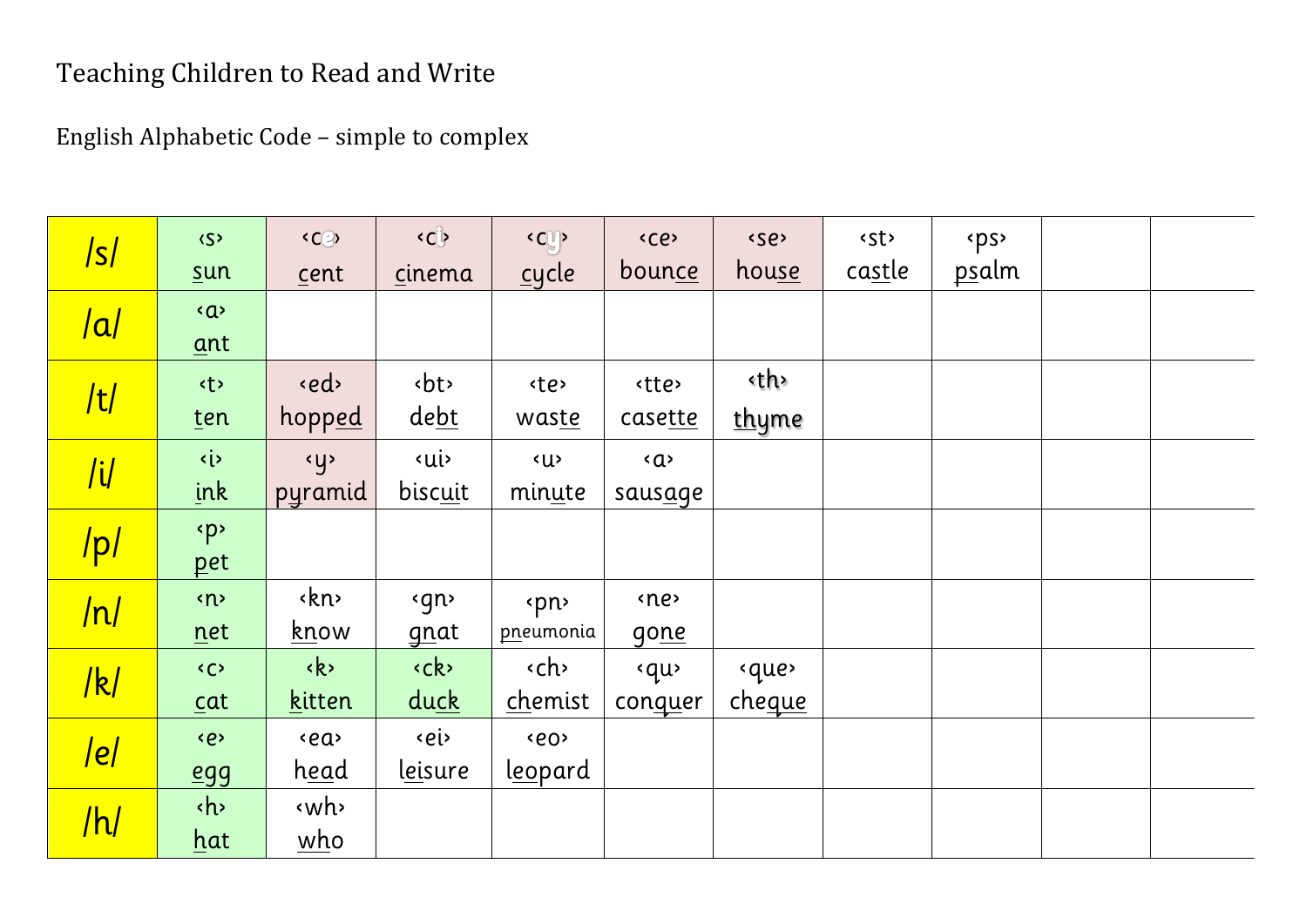| r               | $\langle \gamma \rangle$           | <wr></wr>             | <rh></rh>                                                                                                |               |              |              |         |                |           |           |
|-----------------|------------------------------------|-----------------------|----------------------------------------------------------------------------------------------------------|---------------|--------------|--------------|---------|----------------|-----------|-----------|
|                 | rat                                | write                 | rhino                                                                                                    |               |              |              |         |                |           |           |
| /m/             | <m></m>                            | <mb></mb>             | <mn></mn>                                                                                                | <me></me>     |              |              |         |                |           |           |
|                 | man                                | <u>lamb</u>           | <u>hymn</u>                                                                                              | come          |              |              |         |                |           |           |
| d               | $\langle d \rangle$                | ed>                   |                                                                                                          |               |              |              |         |                |           |           |
|                 | $\frac{d}{dg}$                     | cleaned               |                                                                                                          |               |              |              |         |                |           |           |
|                 | $\langle g \rangle$                | sgh>                  | «gu>                                                                                                     | «gue»         |              |              |         |                |           |           |
| <mark>g/</mark> | gap                                | ghost                 | <u>gu</u> ide                                                                                            | vague         |              |              |         |                |           |           |
|                 | <o></o>                            | <wa></wa>             | $\sqrt{q}$ a                                                                                             | «au           |              |              |         |                |           |           |
| o               | $\Omega$ dd                        | $W\underline{a}s$     | squash                                                                                                   | sausage       |              |              |         |                |           |           |
|                 | $\overline{\mathsf{U}}$            | $\langle$ O $\rangle$ | <ou></ou>                                                                                                | 500           |              |              |         |                |           |           |
| u               | under                              | <u>lo</u> ve          | country                                                                                                  | blood         |              |              |         |                |           |           |
|                 | $\left\langle \cdot \right\rangle$ | <lle></lle>           |                                                                                                          |               |              |              |         |                |           |           |
| $\sqrt{11}$     | <u>l</u> eg                        | gazelle               |                                                                                                          |               |              |              |         |                |           |           |
|                 | <f></f>                            | <ph></ph>             | <gh></gh>                                                                                                |               |              |              |         |                |           |           |
| f               | fun                                | photo                 | tough                                                                                                    |               |              |              |         |                |           |           |
| b               | $\langle b \rangle$                |                       |                                                                                                          |               |              |              |         |                |           |           |
|                 | $bat$                              |                       |                                                                                                          |               |              |              |         |                |           |           |
| /ai/            | <ai></ai>                          | $$                    | «ay»                                                                                                     | <ei></ei>     | eigh>        | ey>          | Q       | <et></et>      | <ea></ea> | <ae></ae> |
|                 | $\underline{\text{a}}$ im          | l <u>ake</u>          | play                                                                                                     | v <u>ei</u> n | weigh        | <u>grey</u>  | apricot | ball <u>et</u> | great     | sundae    |
|                 | <j></j>                            | <g@></g@>             | <gl< th=""><th><gy></gy></th><th><dge></dge></th><th>sger</th><th></th><th></th><th></th><th></th></gl<> | <gy></gy>     | <dge></dge>  | sger         |         |                |           |           |
| /j/             | jam                                | gentle                | ginger                                                                                                   | gym           | <u>hedge</u> | <u>large</u> |         |                |           |           |
|                 |                                    |                       |                                                                                                          |               |              |              |         |                |           |           |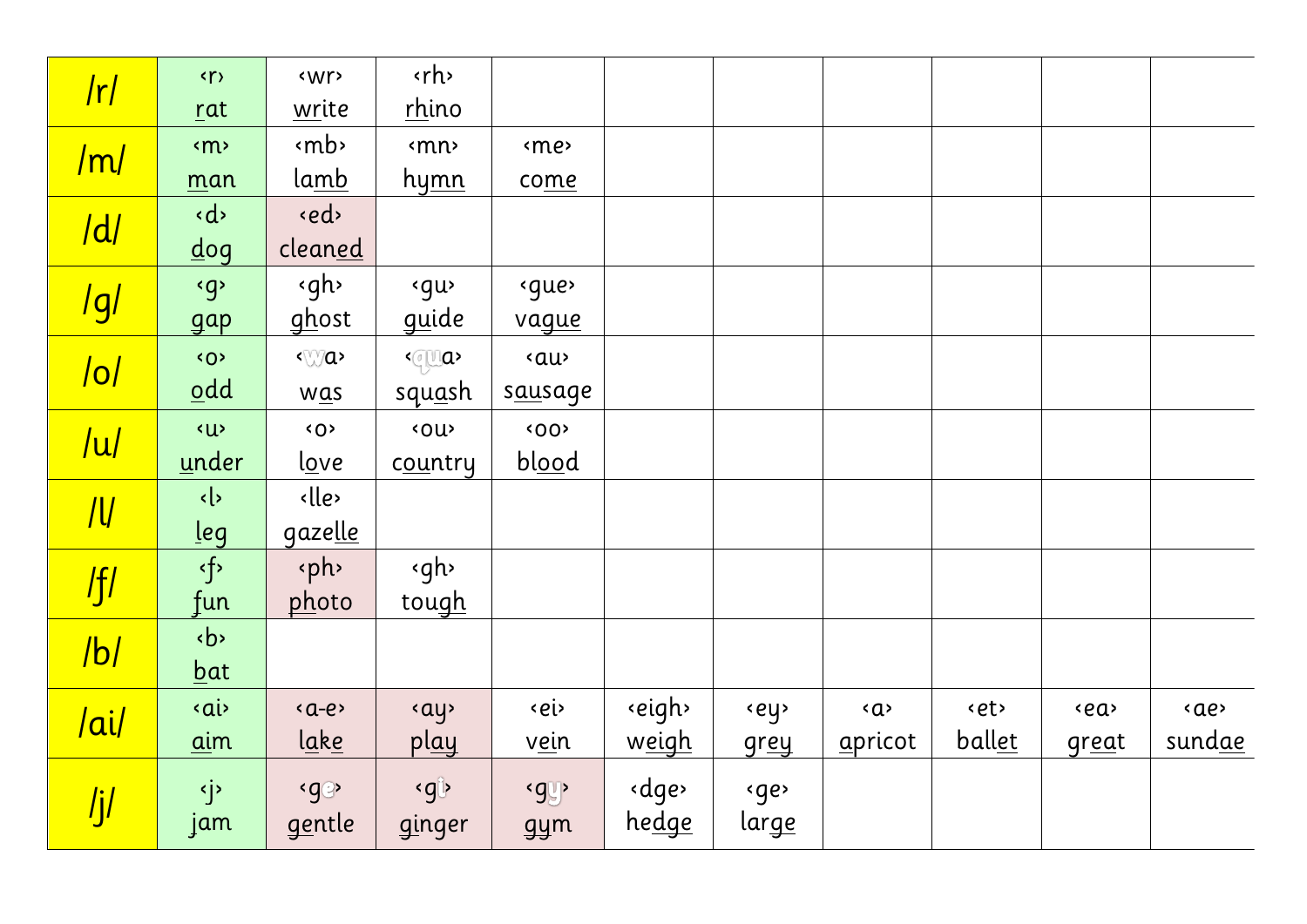| <mark>/oa/</mark> | <oa></oa>           | $\langle 0 - e \rangle$ | <ow></ow>           | <o></o>      | <oe></oe>           | <ough></ough>         | <i>seau</i> | <ou></ou>        |                                  |                |
|-------------------|---------------------|-------------------------|---------------------|--------------|---------------------|-----------------------|-------------|------------------|----------------------------------|----------------|
|                   | oak                 | <u>hope</u>             | slow                | <u>go</u>    | toe                 | dough                 | plateau     | soul             |                                  |                |
| /ie/              | <ie></ie>           | $\langle -e \rangle$    | <i>s</i> igh>       | <y></y>      | $\langle i \rangle$ | <b>ei</b>             | <ai></ai>   | <ye></ye>        | <b>suy</b>                       |                |
|                   | pie                 | time                    | night               | sky          | find                | eider                 | aisle       | <u>bye</u>       | $b_{\underline{u}\underline{u}}$ |                |
|                   | <ee></ee>           | <u></u>                 | $e-e$               | <ea></ea>    | <ie></ie>           | ey>                   | <e></e>     | kei>             | $\langle i \rangle$              | <ae></ae>      |
| <u> ee </u>       | <u>bee</u>          | sunny                   | th <u>eme</u>       | <u>dream</u> | chief               | <u>key</u>            | we          | rec <u>ei</u> ve | radio                            | larv <u>ae</u> |
|                   | <or></or>           | $\langle$ a $ $         | «au                 | <aw></aw>    | <ore></ore>         | <ough></ough>         | <war></war> | <oar></oar>      | <our></our>                      | <oor></oor>    |
| /or/              | order               | talk                    | autumn              | saw          | shore               | bought                | warm        | soar             | <u>four</u>                      | moor           |
|                   | $\langle Z \rangle$ | 55                      | <se></se>           | <ze></ze>    |                     |                       |             |                  |                                  |                |
| z                 | <b>ZOO</b>          | <i>is</i>               | blouse              | snooze       |                     |                       |             |                  |                                  |                |
|                   | <w></w>             | <wh></wh>               | $\langle U \rangle$ |              |                     |                       |             |                  |                                  |                |
| w                 | web                 | whistle                 | peng <u>u</u> in    |              |                     |                       |             |                  |                                  |                |
|                   | <ng></ng>           | n                       |                     |              |                     |                       |             |                  |                                  |                |
| /ng/              | sing                | sink                    |                     |              |                     |                       |             |                  |                                  |                |
| v                 | <v></v>             | <ve></ve>               |                     |              |                     |                       |             |                  |                                  |                |
|                   | van                 | sleeve                  |                     |              |                     |                       |             |                  |                                  |                |
| /oo/              | <b>&lt;00&gt;</b>   | <u></u>                 | soul                |              |                     |                       |             |                  |                                  |                |
|                   | <u>book</u>         | p <u>u</u> sh           | would               |              |                     |                       |             |                  |                                  |                |
| /oo               | <b>&lt;00&gt;</b>   | <ue></ue>               | $(u-e)$             | <ew></ew>    | <u></u>             | $\langle$ O $\rangle$ | <b>ui</b>   | <ou></ou>        | <ough></ough>                    | <u>eu</u>      |
|                   | moon                | blue                    | rude                | drew         | $\int \frac{du}{u}$ | <u>do</u>             | fruit       | soup             | through                          | sleuth         |
|                   | $\overline{y}$      |                         |                     |              |                     |                       |             |                  |                                  |                |
| <u>/y/</u>        | yes                 |                         |                     |              |                     |                       |             |                  |                                  |                |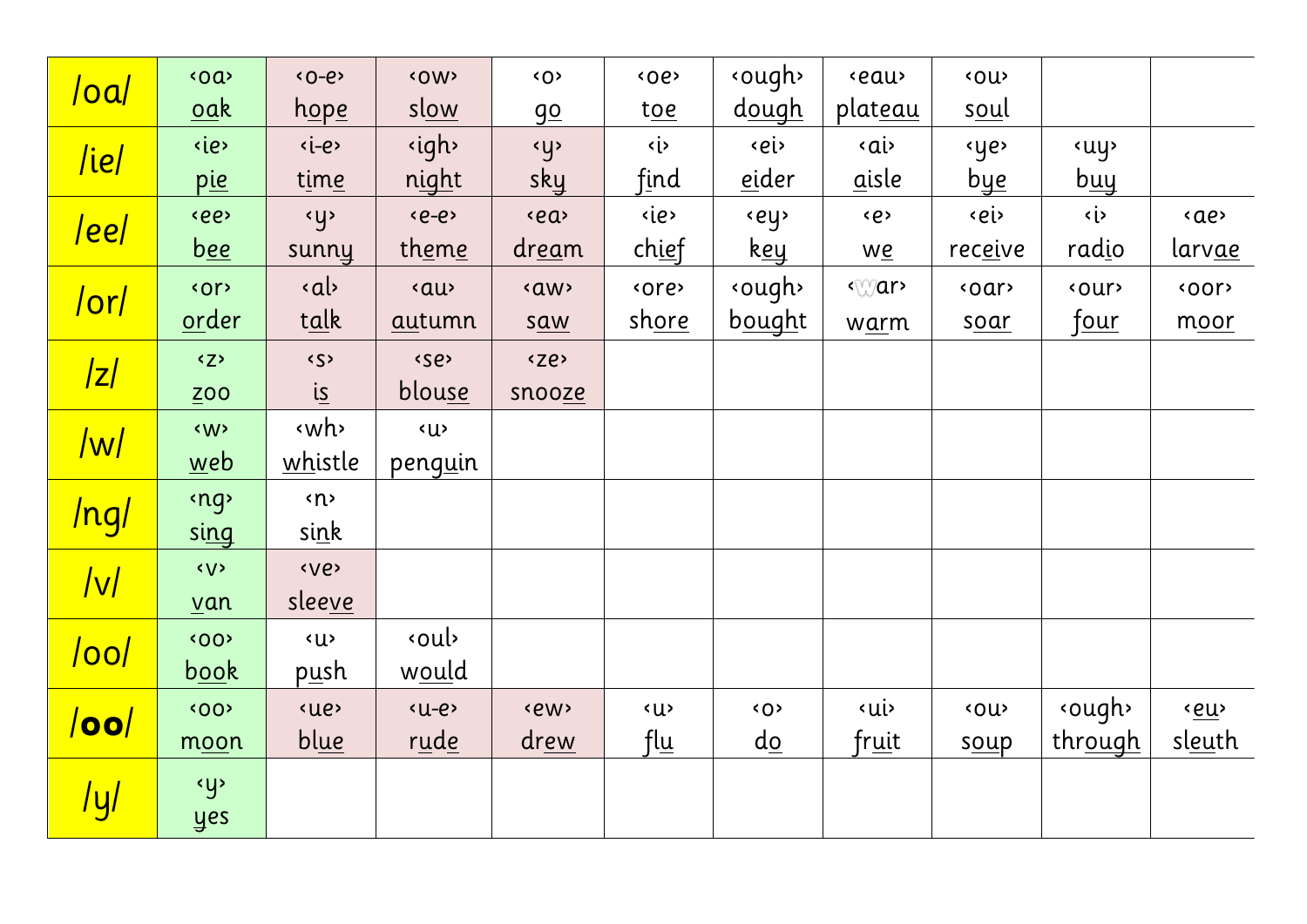| $\sqrt{x}$                                     | <x></x>                                                                                   |               |                              |                     |                        |              |                     |             |  |  |
|------------------------------------------------|-------------------------------------------------------------------------------------------|---------------|------------------------------|---------------------|------------------------|--------------|---------------------|-------------|--|--|
|                                                | $\overline{\text{f}}$ o $\underline{\text{x}}$                                            |               |                              |                     |                        |              |                     |             |  |  |
| /ch/                                           | <ch></ch>                                                                                 | <tch></tch>   | <t></t>                      |                     |                        |              |                     |             |  |  |
|                                                | chop                                                                                      | ha <u>tch</u> | nature                       |                     |                        |              |                     |             |  |  |
| /sh/                                           | sh>                                                                                       | <ch></ch>     | <ci></ci>                    | <ti></ti>           | $\overline{\text{ss}}$ | <ss></ss>    | $\langle S \rangle$ | <che></che> |  |  |
|                                                | ship                                                                                      | machine       | musician                     | station             | tension                | tissue       | sugar               | creche      |  |  |
|                                                | sth>                                                                                      | <the></the>   |                              |                     |                        |              |                     |             |  |  |
| /th/                                           | this                                                                                      | soothe        |                              |                     |                        |              |                     |             |  |  |
|                                                | <th></th> <th></th> <th></th> <th></th> <th></th> <th></th> <th></th> <th></th> <th></th> |               |                              |                     |                        |              |                     |             |  |  |
| /th/                                           | thin                                                                                      |               |                              |                     |                        |              |                     |             |  |  |
|                                                | «qu                                                                                       |               |                              |                     |                        |              |                     |             |  |  |
| /qu/                                           | queen                                                                                     |               |                              |                     |                        |              |                     |             |  |  |
|                                                | <ou></ou>                                                                                 | <ow></ow>     | <ough></ough>                |                     |                        |              |                     |             |  |  |
| $\overline{\frac{\text{I}}{\text{I}}\text{I}}$ | $out$                                                                                     | owl           | plough                       |                     |                        |              |                     |             |  |  |
|                                                | <oi></oi>                                                                                 | <oy></oy>     | <b>«uoy</b>                  |                     |                        |              |                     |             |  |  |
| /oi/                                           | $0$ il                                                                                    | $b$ oy        | buoy                         |                     |                        |              |                     |             |  |  |
|                                                | <b>sue</b>                                                                                | $(u-e)$       | <ew></ew>                    | $\langle u \rangle$ | <eu></eu>              |              |                     |             |  |  |
| /ue/                                           | rescue                                                                                    | cube          | <u>dew</u>                   | unicorn             | deuce                  |              |                     |             |  |  |
|                                                | <er></er>                                                                                 | <ir></ir>     | <ur></ur>                    | <ear></ear>         | <wor></wor>            | <our></our>  | <re></re>           |             |  |  |
| <u> er </u>                                    | herb                                                                                      | bird          | hurt                         | <u>lear</u> n       | word                   | colour       | metre               |             |  |  |
|                                                | <ar></ar>                                                                                 | <ear></ear>   | Q                            | a                   | «au                    | <er></er>    |                     |             |  |  |
| /ar/                                           | arm                                                                                       | <u>heart</u>  | $\int \underline{\alpha}$ st | c <u>al</u> m       | aunt                   | <u>clerk</u> |                     |             |  |  |
|                                                |                                                                                           |               |                              |                     |                        |              |                     |             |  |  |